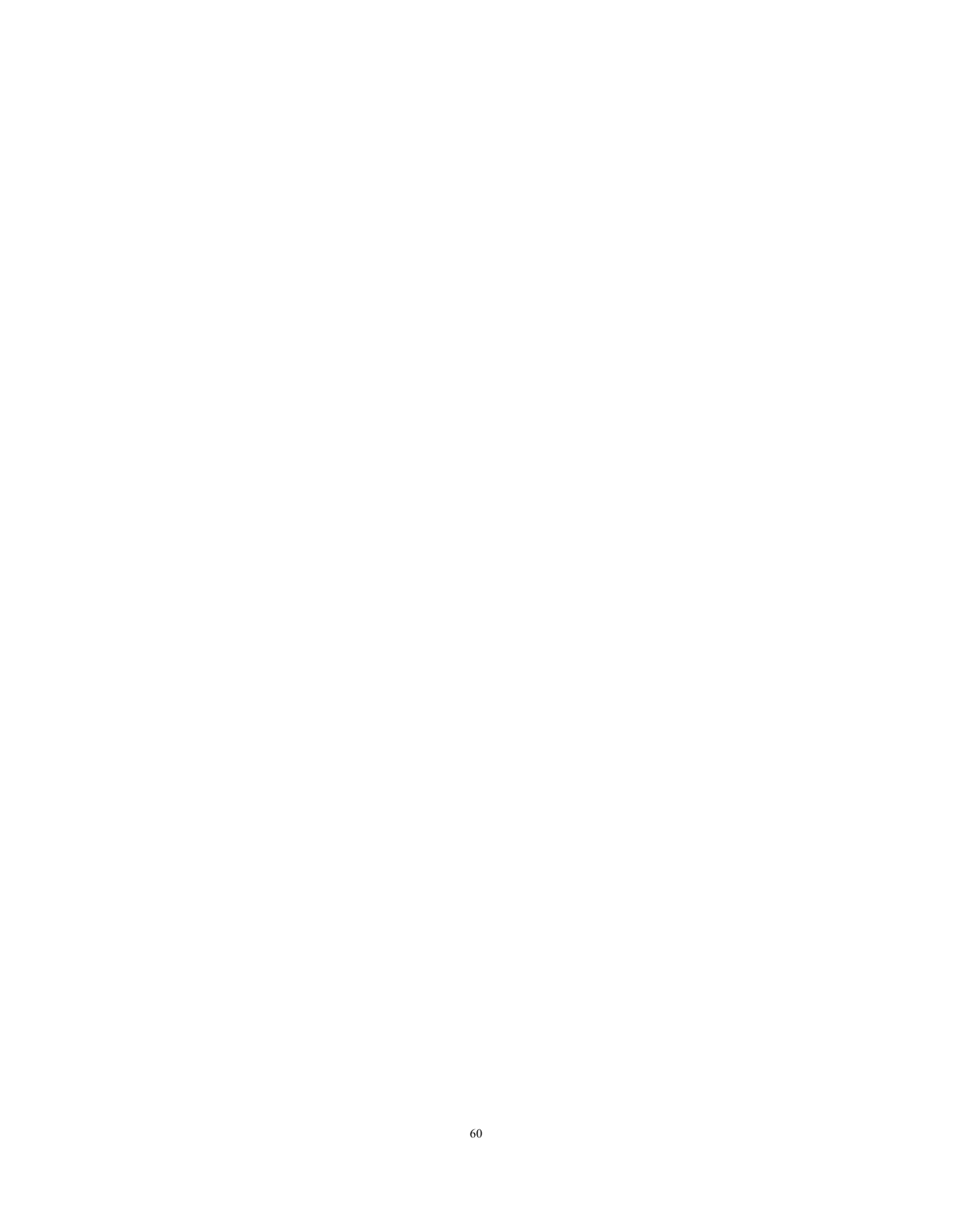Beam Search (SBBS) to generate a sequence of symbols  $y$ that matches the desired length  $l$  and emotion with arousal  $a$ and valence  $v$ . SBBS receives as input the models  $L$  and  $E_m$ , the current sequence  $x$ , the desired emotion values  $v$  and  $a$ , SBBS's parameter values  $b$  and  $k$ , which are explained below, and the desired length *l* of the piece to be generated.

In the first call to Composer, the sequence  $x$  is initialized with the the symbols of the first 4 timesteps of a random human-composed piece with the emotion  $v, a$ , as returned by  $E_s$ . Every time there is a transition from one emotion to another, we reinitialize the sequence  $x$  using the same process. This is used to bias the generative process and to emphasize emotion transitions.

To be used in real-time, Composer is invoked with the most recently captured speech signal  $v$  and returns a composed piece of music. While the most recent piece is being played at the game table, Composer receives another signal  $v$  and composes the next excerpt. One also needs to define the length of the signal  $v$ . In our implementation, similar to Padovani et al. (2017), we use YouTube's subtitle system as the speech recognition system  $S$ . Therefore, signals  $v$  are long enough to form a subtitle.

#### Classifying the Story's Emotion

In order to have a common model of emotion between stories and music, we use a mapping from Bardo's four emotion model to the valence-arousal model. Namely, we have Suspenseful mapping to low valence and arousal  $(v = 0, a =$ 0); Agitated to low valence and high arousal ( $v = 0, a = 1$ ); Calm to high valence and low arousal  $(v = 1, a = 0)$ ; and Happy to high valence and arousal  $(v = 1, a = 1)$ .

For example, in the context of the game Dungeons and Dragons, the sentence "Roll initiative" is normally said at the beginning of battles and it can be considered ( $v = 0, a =$ 1), once a battle is a negative (dangerous) moment with high energy. "Roll initiative" is normally classified as Agitated in Padovani et al.'s dataset. This mapping allows us to use the valence-arousal model with the labeled CotW dataset.

The valence-arousal mapping is based on the model used to annotate the VGMIDI dataset. When human subjects annotated that dataset, they used a continuous valence/arousal model with labels defining a fixed set of discrete basic emotions (e.g. happy or sad) (Ferreira and Whitehead 2019).

Given the limited amount of TRPG stories labeled according to emotion (there are only 5,892 sentences in the CotW dataset), we use a transfer learning approach to classify the sentences (Radford et al. 2018). We fine-tune a highcapacity BERT architecture with the CotW dataset (Devlin et al. 2018). We use BERT because it outperforms several other transformers across different NLP tasks (Devlin et al. 2018). Although in Algorithm 1 we depict the classifier for story emotions as a single  $E_s$  model, in our implementation we treat valence and arousal independently, thus we finetune a pre-trained BERT for each dimension.

#### Classifying the Music's Emotion

As was the case with the TRPG stories, given the limited amount of MIDI pieces labeled according to emotion, we also apply a transfer learning approach to classify emotion in music  $(E_m)$ . However, different than the  $E_s$  model where we fine-tune a BERT architecture, for  $E_m$  we fine-tune a GPT-2 architecture (Radford et al. 2019). We use GPT-2 for  $E_m$  because it is better suited for sequence generation than BERT. Similarly to  $E_s$ , model  $E_m$  also treats valence and arousal independently. Thus, we fine-tune a pre-trained GPT-2 for each of these dimensions.

To the best of our knowledge, in the symbolic music domain, there are no publicly available high-capacity LM pretrained with large (general) datasets. Typically, models in this domain are trained with relatively small and specific datasets. For example, the MAESTRO dataset (Hawthorne et al. 2019), the Bach Chorales (Hadjeres, Pachet, and Nielsen 2017) and the VGMIDI (Ferreira and Whitehead 2019) dataset. We pre-train a general high-capacity GPT-2 architecture as a language model (Radford et al. 2019) using a new dataset we created called ADL (Augmented Design Lab) Piano MIDI dataset  $<sup>1</sup>$ .</sup>

The ADL Piano MIDI dataset is based on the Lakh MIDI dataset (Raffel 2016), which, to the best of our knowledge, is the largest MIDI dataset publicly available. The Lakh MIDI dataset contains a collection of 45,129 unique MIDI files that have been matched to entries in the Million Song dataset (Bertin-Mahieux et al. 2011). Among these files, there are many versions of the same piece. We kept only one version of each piece. Given that the datasets for emotion classification in music are limited to piano only, we extracted from the Lakh MIDI dataset only the tracks with instruments from the "piano family"(MIDI program numbers 1-8 in the dataset). This process generated a total of 9,021 unique piano MIDI files. These files are mainly Rock and Classical pieces, so to increase the genre diversity (e.g. Jazz, Blues, and Latin) of the dataset, we included an additional 2,065 files scraped from public sources on the Internet<sup>2</sup>. All files in the final collection were de-duped according to their MD5 checksum. The final dataset has 11,086 pieces.

After pre-training the high-capacity GPT-2 model, we fine-tune two independent models (one for valence and one for arousal) with an extended version of the VGMIDI dataset (Ferreira and Whitehead 2019). We extended the VGMIDI dataset from 95 to 200 labeled pieces using the same annotation method of the original dataset. All the 200 pieces are piano arrangements of video game soundtracks labeled according to the valence-arousal model of emotion.

Encoding We encode a MIDI file by parsing all notes from the NOTE ON and NOTE OFF events in the MIDI. We define a note as a set  $z = (z_p, z_s, z_d, z_v)$ , where  $\{z_p \in \mathbb{Z} | 0 \leq z_v \}$  $z_p < 128$ } is the pitch number,  $\{z_s \in \mathbb{Z} | z_s \geq 0\}$  is the note starting time in timesteps,  $\{z_d \in \mathbb{Z} | 0 \leq z_d \leq 56\}$  is note duration in timesteps and  $\{z_v \in \mathbb{Z} | 0 \leq z_v < 128\}$  is the note velocity. Given a MIDI NOTE ON event, we parse a note  $z$  by retrieving the starting time  $z<sub>s</sub>$  (in seconds), the pitch number  $z_p$  and the velocity  $z_v$  from that event. To calculate the note duration  $z_d$ , we find the correspondent NOTE OFF event of the given NOTE ON and retrieve the NOTE OFF end time  $z_e$  (in seconds). We discretize  $z_s$  and  $z_e$  to compute the

<sup>1</sup> https://github.com/lucasnfe/adl-piano-midi

<sup>2</sup> https://bushgrafts.com/midi/ and http://midkar.com/jazz/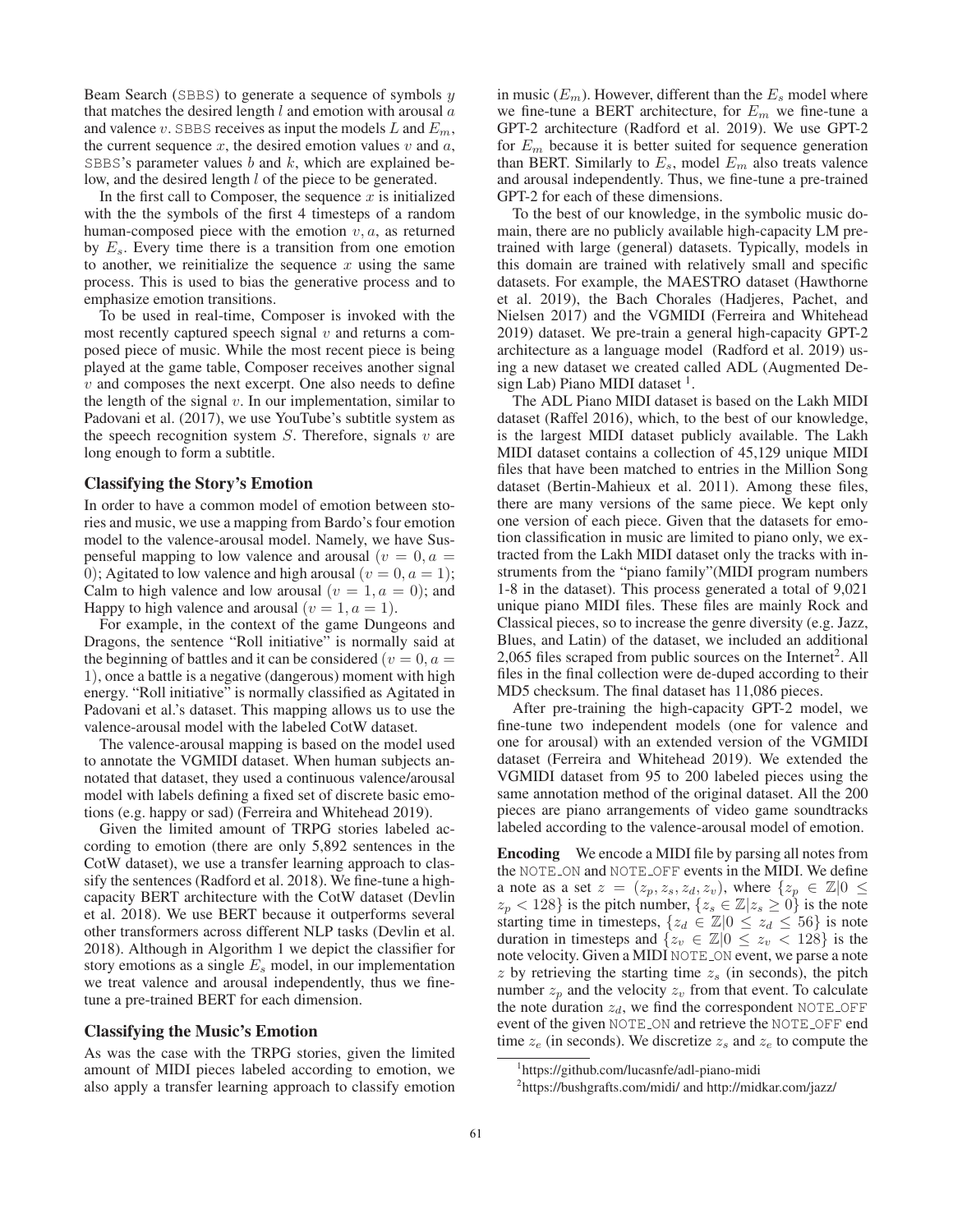**Require:** Music emotion classifier  $E_m$ , LM L, previously composed symbols  $x$ , valence and arousal values  $v$  and a, number  $k$  of symbols to consider, beam size  $b$ , length  $l$  in seconds of the generated piece.

Ensure: Sequence of symbols of *l* seconds.

- 1:  $B \leftarrow [x], j \leftarrow 0$
- 2: while  $l(y[t:t+j]) < l, \forall y \in B$  do 3:  $C \leftarrow \{\}$ <br>4: for all *n* for all  $m \in B$  do 5:  $C_m \leftarrow \{m \cup s | s \in V\}$ 6:  $C_m \leftarrow k$  elements y from  $C_m$  with largest  $p_L(y)$
- 7:  $C \leftarrow C \cup C_i$
- 8:  $B \leftarrow b$  sequences y sampled from C proportionally to  $p_L(y)(1 - |v - E_{m,v}(y)|)(1 - |a - E_{m,a}(y)|)$
- 9:  $j \leftarrow j + 1$ 10: **return**  $m \in B$  such that  $p_L(m) = \max_{y \in B} p_L(y)$  and  $l(y[t : t + j]) \geq l$

note duration  $z_d = t \cdot z_e - t \cdot z_s$  in timesteps, where t is a parameter defining the sampling frequency of the timesteps.

We derive a sequence  $x = \{z_v^1, z_d^1, z_v^1, \cdots, z_v^n, z_d^n, z_v^n\}$  of tokens for a given MIDI file by (a) parsing all notes  $z^i$  from the file, (b) sorting them by starting time  $z_s^j$  and (c) concatenating their velocity  $z_v^j$ , duration  $z_d^j$  and pitch  $z_v^j$ . We add two special tokens  $TS$  and  $END$  in the sequence  $x$ , to mark the end of a timestep and the end of a piece, respectively. This encoding yields a vocabulary V of size  $|V| = 314$ .

#### Stochastic Bi-Objective Beam Search

Next, we describe how one can use a LM and a music emotion classifier to bias the process of music generation to match a particular emotion (line 3 of Algorithm 1). For that we introduce Stochastic Bi-Objective Beam Search (SBBS), a search algorithm guided by the LM L and the music emotion classifiers, denoted as  $E_{m,v}$  and  $E_{m,a}$ , for valence and arousal. The goal of SBBS is to allow for the generation of pieces that sound "good" (i.e., have high probability value according to the trained LM), but that also match the current emotion of the story being told by the players.

We call SBBS "stochastic" because it samples from a distribution instead of greedily selecting the best sequences of symbols, as a regular beam search does. The stochasticity of SBBS allows it to generate a large variety of musical pieces for the same values of  $v$  and  $a$ . We also call it "bi-objective" because it optimizes for realism and emotion.

The pseudocode of SBBS is shown in Algorithm 2. In the pseudocode we use letters  $x, y$  and m to denote sequences of musical symbols. Function  $p_L(y)$  =  $\prod_{y_t \in y} P(y_t|y_0, \dots, y_{t-1})$  is the probability of sequence y according to the LM L; a high value of  $p_L(y)$  means that y is recognized as a piece of "good quality" by L. We denote as  $l(y)$  the duration in seconds of piece y. Finally, we write  $x[i : j]$  for  $j \geq i$  to denote the subsequence of x starting at index  $i$  and finishing at index  $j$ .

SBBS initializes the beam structure  $B$  with the sequence

 $x$  passed as input (line 1). SBBS also initializes variable  $i$ for counting the number of symbols added by the search. SBBS keeps in memory at most  $b$  sequences and, while all sequences are shorter than the desired duration  $l$  (line 2), it adds a symbol to each sequence (lines 3–9). SBBS then generates all sequences by adding one symbol from vocabulary  $V$  to each sequence  $m$  from  $B$  (line 5); these extended sequences, known as the children of m, are stored in  $C_m$ .

The operations performed in lines 6 and 8 attempt to ensure the generation of good pieces that convey the desired emotion. In line 6, SBBS selects the  $k$  sequences with largest  $p<sub>L</sub>$ -value among the children of m. This is because some of the children with low  $p_L$ -value could be attractive from the perspective of the desired emotion and, although the resulting piece could convey the desired emotion, the piece would be of low quality according to the LM. The best  $k$  children of each sequence in the beam are added to set  $C$  (line 7). Then, in line 8, SBBS samples the sequences that will form the beam of the next iteration. Sampling occurs proportionally to the values of  $p_L(y)(1-|v-E_{m,v}(y)|)(1-|a-E_{m,a}(y)|)$ , for sequences  $y$  in  $C$ . A sequence  $y$  has higher chance of being selected if  $L$  attributes a high probability value to  $y$  and if the music emotion model classifies the values of valence and arousal of  $y$  to be similar to the desired emotion. When at least one of the sequences is longer than the desired duration of the piece, SBBS returns the sequence with largest  $p<sub>L</sub>$ -value that satisfies the duration constraint (line 10).

# Empirical Evaluation

Our empirical evaluation is divided into two parts. First, we evaluate the accuracy of the models used for story and music emotion classification. We are interested in comparing the fine-tuned BERT model for story emotion classification with the simpler Na¨ıve Bayes approach of Padovani, Ferreira, and Lelis (2017). We are also interested in comparing the finetuned GPT-2 model for music emotion classification with the simpler LSTM of Ferreira and Whitehead (2019). In the second part of our experiments we evaluate with a user study whether human subjects can recognize different emotions in pieces generated by Composer for the CotW campaign.

#### Emotion Classifiers

Story Emotion The story emotion classifier we use with Composer is a pair of BERT models, one for valence and one for arousal. For both models, we use the pre-trained  $BERT_{BASE}$  of Devlin et al. (2018), which has 12 layers, 768 units per layer, and 12 attention heads. BERT $_{BASE}$  was pre-trained using both the BooksCorpus (800M words) (Zhu et al. 2015) and the English Wikipedia (2,500M words).

We independently fine-tune these two BERT models as valence and arousal classifiers using the CotW dataset (Padovani, Ferreira, and Lelis 2017). Fine-tuning consists of adding a classification head on top the pre-trained model and training all the parameters (including the pre-trained ones) of the resulting model end-to-end. All these parameters were fine-tuned with an Adam optimizer (Kingma and Ba 2014) with learning rate of 3e-5 for 10 epochs. We used mini-batches of size 32 and dropout of 0.5.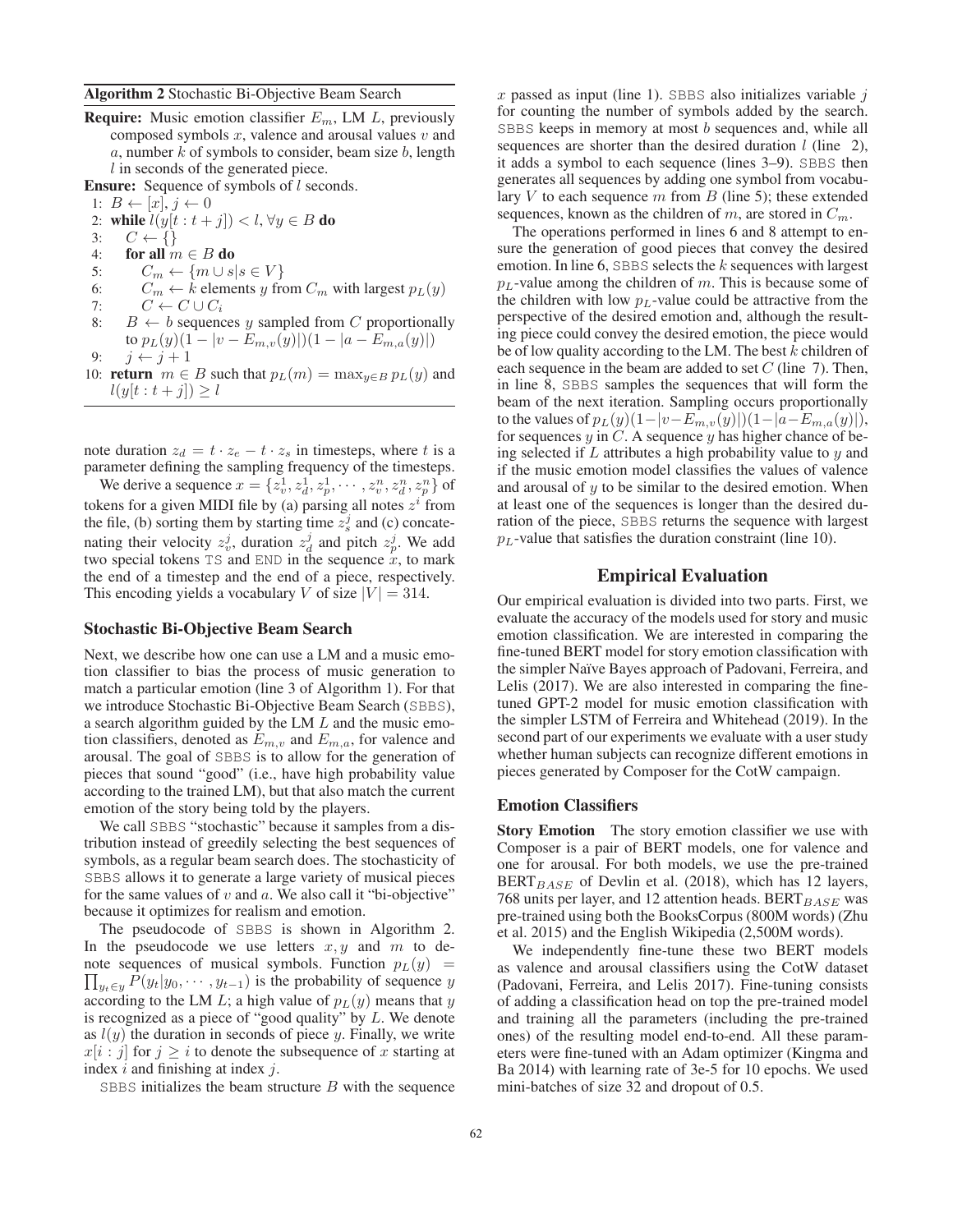| Alg.                                         | <b>Episodes</b> |  |    |  |            |  |                            |  |  |          |  |  |  |  |
|----------------------------------------------|-----------------|--|----|--|------------|--|----------------------------|--|--|----------|--|--|--|--|
|                                              |                 |  | -3 |  | $4\quad 5$ |  | 6 7                        |  |  | Avg.     |  |  |  |  |
| <b>NB</b><br>BERT 89 92 96 88 97 81 66 83 96 |                 |  |    |  |            |  | 73 88 91 85 94 81 41 74 94 |  |  | 80<br>87 |  |  |  |  |

Table 1: Valence accuracy in  $%$  of Naïve Bayes (NB) and BERT for story emotion classification.

The CotW dataset is divided into 9 episodes, thus we evaluate the accuracy of each BERT classifier using a leave-oneout strategy. For each episode e, we leave e out for testing and train in the remaining episodes. For example, when testing on episode 1, we use episodes 2-8 for training. Every sentence is encoded using a WordPiece embedding (Wu et al. 2016) with a 30,000 token vocabulary.

We compare the fine-tuned BERT classifiers with a Naïve Bayes (NB) approach (baseline), chosen because it is the method underlying the original Bardo system. NB encodes sequences using a traditional bag-of-words with tf–idf approach. Table 1 shows the accuracy of the valence classification of both these methods per episode. The best accuracy for a given episode is highlighted in bold. The BERT classifier outperforms NB in all the episodes, having an average accuracy 7% higher. For valence classification, the hardest episode for both the models is episode 7, where BERT had the best performance improvement when compared to NB. The story told in episode 7 of CotW is different from all other episodes. While the other episodes are full of battles and ability checks, episode 7 is mostly the players talking with non-player characters. Therefore, what is learned in the other episodes does not generalize well to episode 7. The improvement in accuracy of the BERT model in that episode is likely due to the model's pre-training. Episodes 5 and 9 were equally easy for both methods because they are similar to one another. The system trained in one of these two episodes generalizes well to the other.

Table 2 shows the accuracy of arousal classification of both NB and BERT. The best accuracy for a given episode is highlighted in bold. Again BERT outperforms NB in all the episodes, having an average accuracy 5% higher. In contrast with the valence results, here there is no episode in which the BERT model substantially outperforms NB.

| Alg.                                   | <b>Episodes</b> |  |              |  |  |         |  |                            |  |          |  |  |  |  |  |
|----------------------------------------|-----------------|--|--------------|--|--|---------|--|----------------------------|--|----------|--|--|--|--|--|
|                                        |                 |  | $2 \sqrt{3}$ |  |  | 4 5 6 7 |  |                            |  | Avg.     |  |  |  |  |  |
| NB.<br>BERT 86 90 77 86 89 88 99 90 88 |                 |  |              |  |  |         |  | 82 88 75 79 82 76 98 86 84 |  | 83<br>88 |  |  |  |  |  |

Table 2: Arousal accuracy in  $%$  of Naïve Bayes (NB) and BERT for story emotion classification.

Music Emotion The music emotion classifier is a pair of GPT-2 models, one for valence and one for arousal. We first pre-trained a GPT-2 LM with our ADL Piano MIDI dataset. We augmented each piece  $p$  of this dataset by (a) transpos-

| <b>Algorithm</b> | Valence | <b>Arousal</b> |
|------------------|---------|----------------|
| Baseline LSTM    | 69      | 67             |
| Fine-tuned LSTM  | 74      | 79             |
| Baseline GPT-2   | 70      | 76             |
| Fine-tuned GPT-2 | 80      | 82             |

Table 3: Accuracy in % of both the GPT-2 and LSTM models for music emotion classification.

ing  $p$  to every key, (b) increasing and decreasing  $p$ 's tempo by 10% and (c) increasing and decreasing the velocity of all notes in  $p$  by 10% (Oore et al. 2017). Thus, each piece generated  $12 \cdot 3 \cdot 3 = 108$  different examples.

The pre-trained GPT-2 LM has 4 layers (transformer blocks), context size of 1024 tokens, 512 embedding units, 1024 hidden units, and 8 attention heads. We then fine-tuned the GPT-2 LM independently using the VGMIDI dataset, for valence and for arousal. Similarly to BERT, fine-tuning a GPT-2 architecture consists of adding an extra classification head on top of the pre-trained model and training all parameters end-to-end. Similar to the story emotion classifiers, we fine-tuned the GPT-2 classifiers for 10 epochs using an Adam optimizer with learning rate 3e-5. Different from the story emotion classifiers, we used mini-batches of size 16 (due to GPU memory constrains) and dropout of 0.25. The VGMIDI dataset is defined with a train and test splits of 160 and 40 pieces, respectively. We augmented the dataset by slicing each piece into 2, 4, 8 and 16 parts of equal length and emotion. Thus, each part of each slicing generated one extra example. This augmentation is intended to help the classifier generalize for pieces with different lengths.

We compare the fine-tuned GPT-2 classifiers with LSTM models that were also pre-trained with the ADL Piano Midi dataset and fine-tuned with the VGMIDI dataset. We chose LSTMs because they are the state-of-the-art model in the VGMIDI dataset (Ferreira and Whitehead 2019). The LSTMs have same size as the GPT-2 models (4 hidden layers, 512 embedding units, 1024 hidden units) and were pre-trained and fine-tuned with the same hyper-parameters. Table 3 shows the accuracy of both models for valence and arousal. We also report the performance of these models without pre-training (i.e., trained only on the VGMIDI dataset). We call these the baseline versions of the models.

Results show that using transfer learning can substantially boost the performance of both models. The fine-tuned GPT-2 is 10% more accurate in terms of valence and 8% in terms of arousal. The fine-tuned LSTM is 5% more accurate in terms of valence and 12% in terms of arousal. Finally, the fine-tuned GPT-2 outperformed the fine-tuned LSTM by 6% and 3% in terms of valence and arousal, respectively.

#### User Study

In our study we measure Composer's performance at generating music that matches the emotions of a story. We use Composer to generate a piece for a snippet composed of 8 contiguous sentences of each of the first 5 episodes of the CotW dataset. Each snippet has one emotion transition that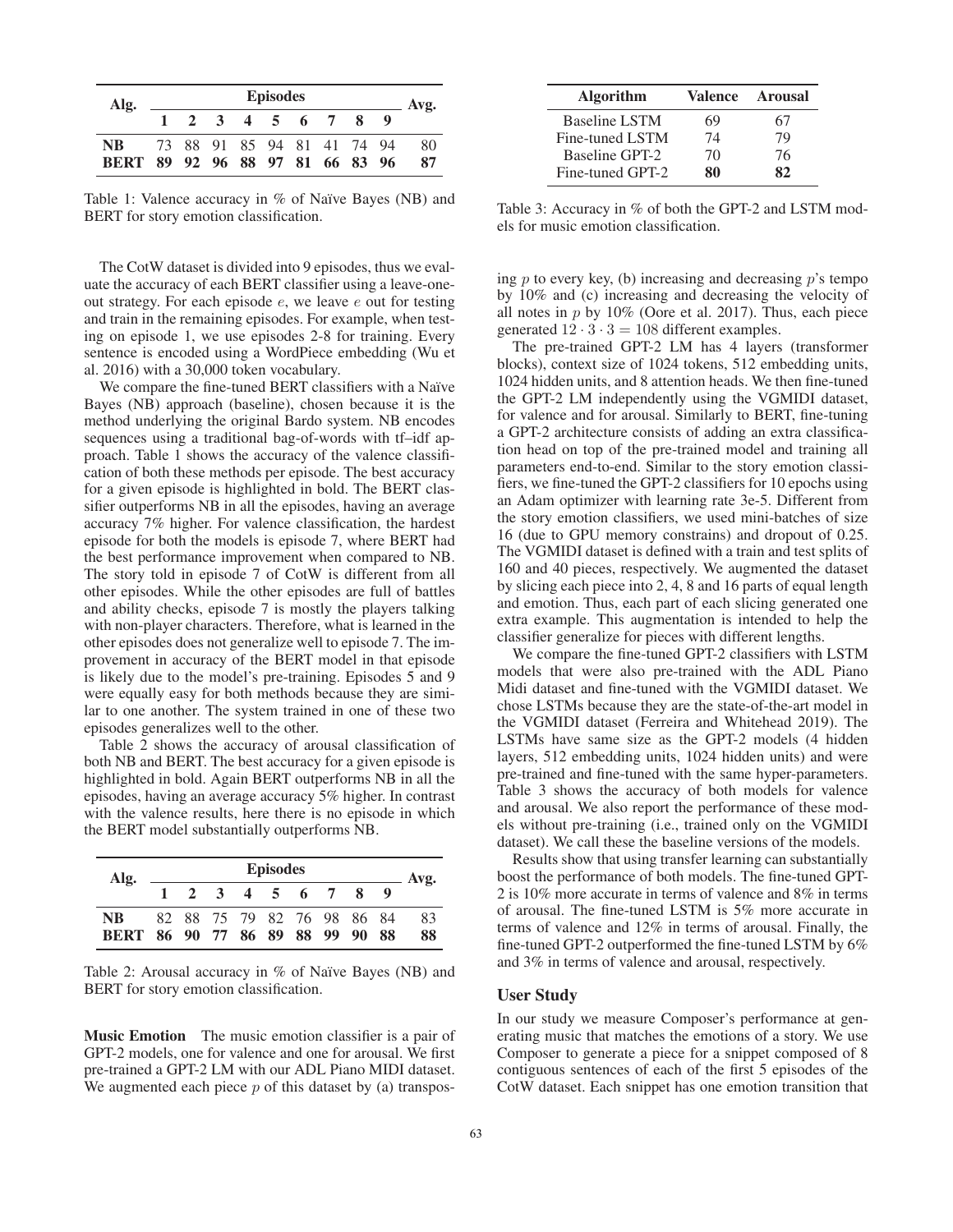|                                                                               | <b>Episodes</b> |  |  |                                     |  |  |                                                             |  |  |  |  |  |  |  |  |  |  |  |  |  |  |         |                                                                      |
|-------------------------------------------------------------------------------|-----------------|--|--|-------------------------------------|--|--|-------------------------------------------------------------|--|--|--|--|--|--|--|--|--|--|--|--|--|--|---------|----------------------------------------------------------------------|
| <b>Method</b>                                                                 |                 |  |  |                                     |  |  | e1-p1 e1-p2 e2-p1 e2-p2 e3-p1 e3-p2 e4-p1 e4-p2 e5-p1 e5-p2 |  |  |  |  |  |  |  |  |  |  |  |  |  |  | Average |                                                                      |
|                                                                               |                 |  |  | va va va va va va va va va va va va |  |  |                                                             |  |  |  |  |  |  |  |  |  |  |  |  |  |  |         |                                                                      |
| <b>Baseline</b>                                                               |                 |  |  |                                     |  |  |                                                             |  |  |  |  |  |  |  |  |  |  |  |  |  |  |         | 56 65 39 56 39 62 39 79 48 60 67 53 58 70 63 75 25 36 72 58 51 32 34 |
| Composer 62 60 44 65 82 68 53 68 24 55 46 43 25 87 37 55 81 86 51 67 51 30 34 |                 |  |  |                                     |  |  |                                                             |  |  |  |  |  |  |  |  |  |  |  |  |  |  |         |                                                                      |

Table 4: The percentage of participants that correctly identified the valence and arousal (v and a, respectively) intended by the methods for the pieces parts (p1 and p2).

happens in between sentences. The sentences are 5.18 seconds long on average. To test Composer's ability to generate music pieces with emotion changes, we asked human subjects to listen to the 5 generated pieces and evaluate the transitions of emotion in each generated piece.<sup>3</sup>

The user study was performed via Amazon Mechanical Turk and had an expected completion time of approximately 10 minutes. A reward of USD \$1 was given to each participant who completed the study. In the first section of the study, the participants were presented an illustrated description of the valence-arousal model of emotion and listened to 4 examples of pieces from the VGMIDI dataset labeled with the valence-arousal model. Each piece had a different emotion: low valence and arousal, low valence and high arousal, high valence and low arousal, high valence and arousal.

In the second section of the study, participants were asked to listen to the 5 generated pieces (one per episode). After listening to each piece, participants had to answer 2 questions: (a) "What emotion do you perceive in the 1st part of the piece?" and (b) "What emotion do you perceive in the 2nd part of the piece?" To answer these two questions, participants selected one of the four emotions: low valence and arousal, low valence and high arousal, high valence and low arousal, high valence and arousal. Subjects were allowed to play the pieces as many times as they wanted before answering the questions. The final section of the study was a demographics questionnaire including ethnicity, first language, age, gender, and experience as a musician. To answer the experience as a musician, we used a 1-to-5 Likert scale where 1 means "I've never studied music theory or practice" and 5 means "I have an undergraduate degree in music".

We compare Composer with a baseline method that selects a random piece from the VGMIDI dataset whenever there is a transition of emotion. The selected piece has the same emotion of the sentence (as given by the story emotion classifier). To compare these two methods, we used a between-subject strategy where Group A of 58 participants evaluated the 5 pieces generated by Composer and another Group B of 58 participants evaluated the 5 pieces from the baseline. We used this strategy to avoid possible learning effects where subjects could learn emotion transitions from one method and apply the same evaluation directly to the other method. The average age of groups  $A$  and  $B$  are 34.96 and 36.98 years, respectively. In Group A, 69.5% of participants are male and 30.5% are female. In Group B, 67.2%

are male and 32.8% are female. The average musicianship of the groups  $A$  and  $B$  are 2.77 and 2.46, respectively.

Table 4 shows the results of the user study. We consider both parts (p1 and p2 in the table) of each episode as an independent piece. The table presents the percentage of participants that correctly identified the pieces' valence and arousal ("v" and "a" in the table, respectively), as intended by the methods. For example, 87% of the participants correctly identified the arousal value that Composer intended the generated piece for part p1 of episode 4 (e4-p1) to have. We refer to the percentage of participants that are able to identify the approach's intended emotion as the approach's accuracy. We also present the approaches' average accuracy across all pieces ("Average" in the table) in terms of valence, arousal, and jointly for valence and arousal ("va" in the table). The "va"-value of 34 for Composer means that 34% of the participants correctly identified the system's intended values for valence and arousal across all pieces generated.

Composer outperformed the Baseline in e1-p2, e2-p1, and e5-p1. Baseline outperformed Composer e3-p1, e3-p2 and e4-p2. In the other four parts, one method performed better for valence whereas the other method performance better for arousal. Overall, the average results show that both systems performed very similarly. Both of them had an average accuracy on the combined dimensions equal to 34%. The difference between these two methods and a system that selects pieces at random (expected accuracy of 25%) is significant according to a Binomial test ( $p = 0.02$ ). These results show that the participants were able to identify the emotions in the generated pieces as accurately as they were able to identify the emotions in human-composed pieces. This is an important result towards the development of a fully automated system for music composition for story-based tabletop games.

### **Conclusions**

This paper presented Bardo Composer, a system that automatically composes music for tabletop role-playing games. The system processes sequences from speech and generates pieces one sentence after the other. The emotion of the sentence is classified using a fine-tuned BERT. This emotion is given as input to a Stochastic Bi-Objective Beam Search algorithm that tries to generate a piece that matches the emotion. We evaluated Composer with a user study and results showed that human subjects correctly identified the emotion of the generated music pieces as accurately as they were able to identify the emotion of pieces composed by humans.

<sup>&</sup>lt;sup>3</sup>Generated pieces can be downloaded from the following link: https://github.com/lucasnfe/bardo-composer